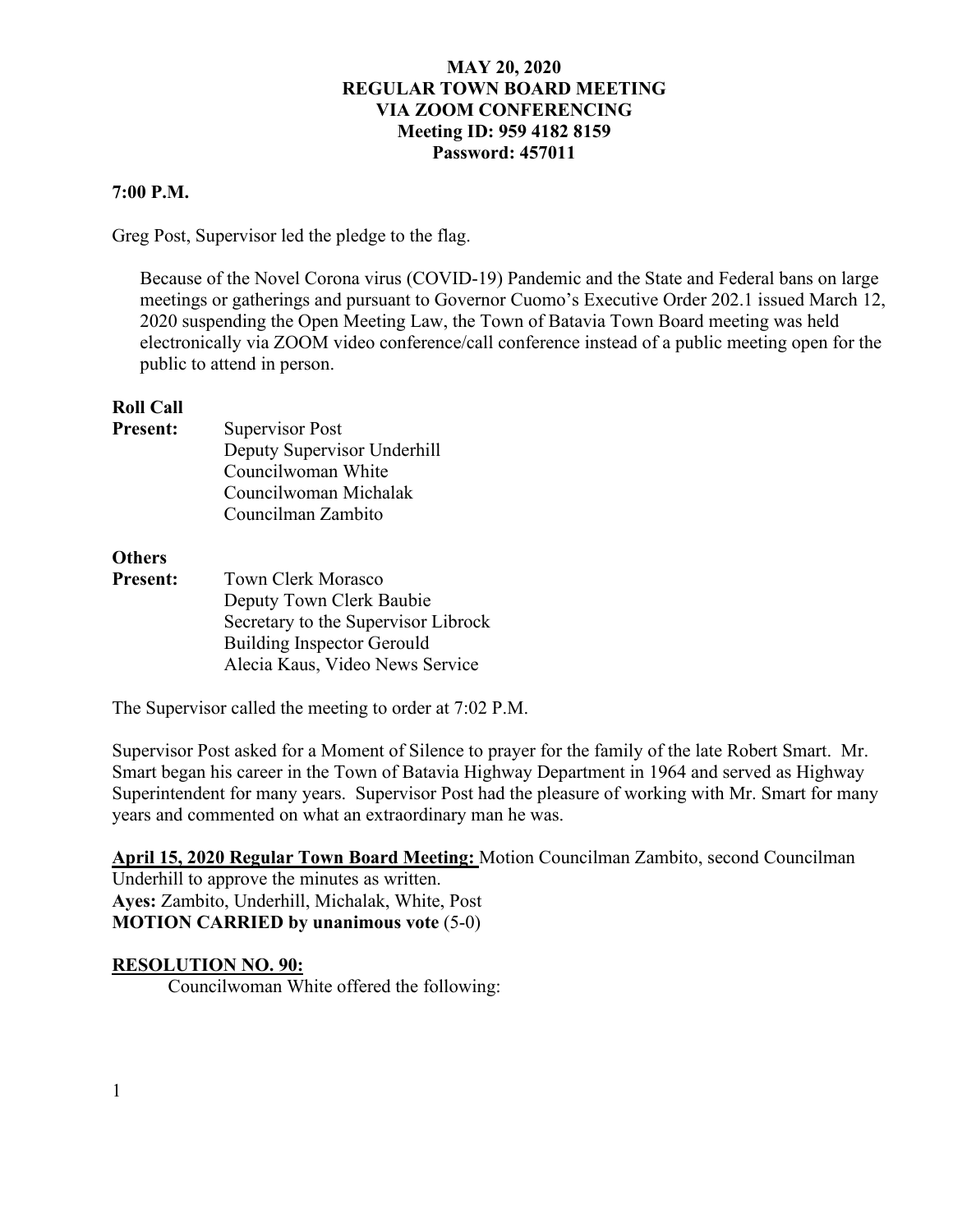# **RESOLUTION AUTHORIZING WEST PROFLEX SUBSCRIPTION WITH WEST PUBLISHING CORPORATION (Westlaw)**

**WHEREAS,** the Town's subscription to the West Proflex from West Publishing Corporation (Westlaw) expires May 22, 2020; and

**WHEREAS,** the West Publishing Corporation provided a quote for West Proflex subscription at a cost of \$131.18 per month for one year.

## **NOW, THEREFORE, BE IT**

**RESOLVED,** the Batavia Town Board hereby authorizes the Supervisor to subscribe to West Proflex Subscription from West Publishing Corporation, a Thomson Reuters business, for the Attorney for the Town to utilize, at a cost of \$131.18 per month for one year; and be it further

**RESOLVED,** the Supervisor is hereby authorized to execute the subscription order form, a copy of which is annexed hereto and made a part of the minutes.

**Second by**: Councilman Zambito **Ayes:** White, Zambito, Underhill, Michalak, Post **APPROVED by unanimous vote** (5-0)

### **RESOLUTION NO. 91:**

Deputy Supervisor Underhill offered the following:

### **TRAINING WORKSHOP**

**RESOLVED,** the Batavia Town Board hereby authorizes the following personnel to attend training workshops:

Brittany Witkop and Donald Partridge- Barton & Loguidice Siting Utility-Scale Solar Projects webinar (was) April 22, 2020. There was no cost for this training.

Jennifer Zambito- NYMIR University Webinar trainings on Working from Home, Active Shooter, Work Processes and Covid-19 Emergency Communication was completed on April 23, 2020. There was no cost for this training.

Sharon White- Applicant Briefing DR4480 FEMA Funding webinar (was) April 23, 2020. There was no cost for this training.

Teressa Morasco, Brittany Witkop, Brook Hawley, and Kathy Jasinski – NYS Division of Local Government Services Public Meetings and Hearings webinar (was) on April 29, 2020.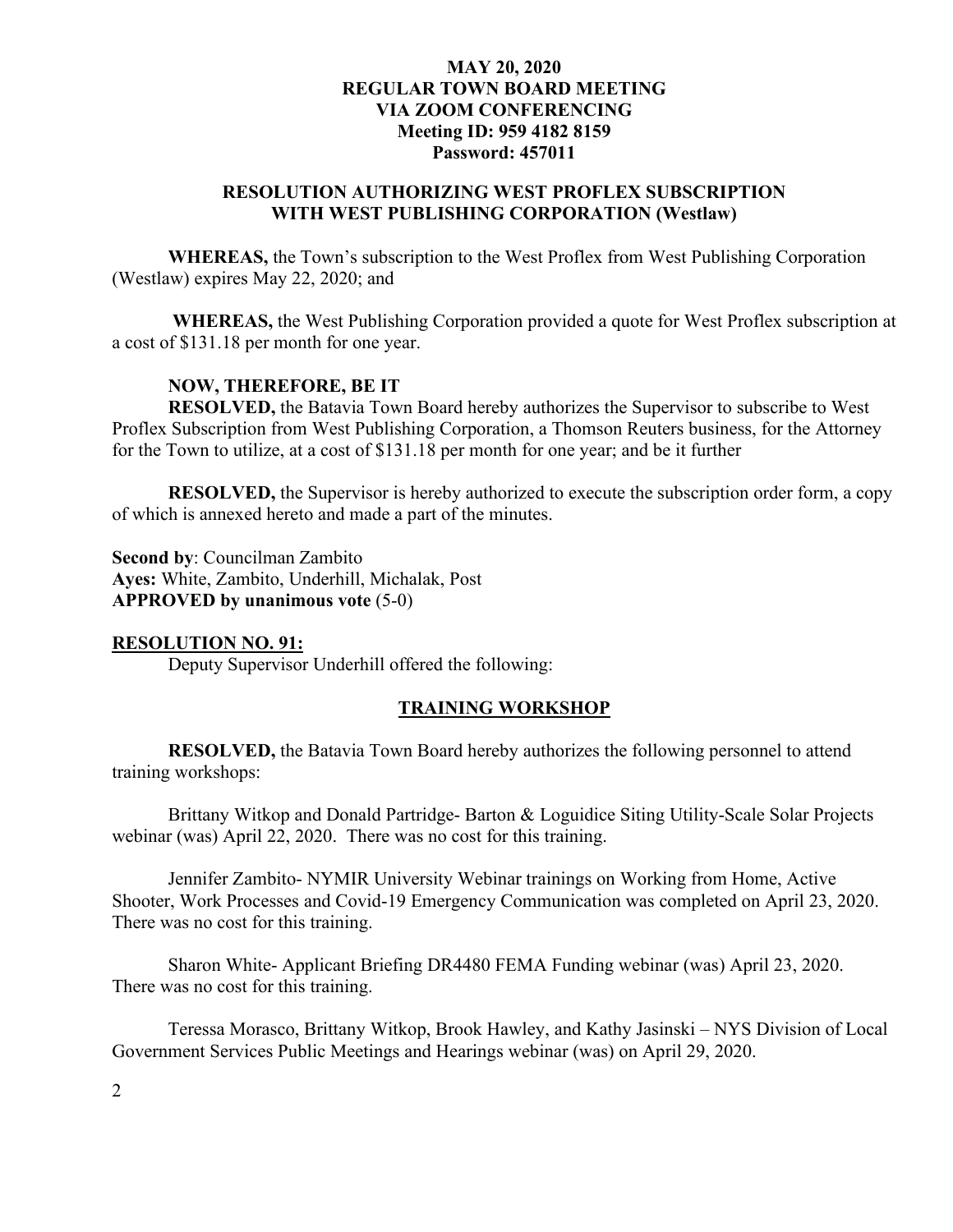Donald Partridge and Kathleen Jasinski – Community Design Center Rochester Placemaking 101 webinar (was) April 29, 2020. There was no cost for this training.

Brittany Witkop and Brooks Hawley- NYS Division of Local Government Services Land Use Moratoria webinar (was) on May 13, 2020. There was not cost for this training.

Sharon White- Small Wireless Facilities and 5G In NYS Webinar (was) May 14, 2020. There was no cost for this training.

Sharon White- What Employers Need to Know About Reopening Workplace, Hodgson Russ Labor & Employment Webinar.

**Second by:** Councilwoman White **Ayes:** Underhill, White, Michalak, Zambito, Post **APPROVED by unanimous vote** (5-0)

### **RESOLUTION NO. 92:**

Supervisor Post offered the following:

# **FOURTH AMENDED TOWNS OF BATAVIA AND ALEXANDER ASSESSMENT SERVICES AGREEMENT**

**WHEREAS**, the Town of Alexander, (hereinafter "Alexander"), and the Town of Batavia, (hereinafter "Batavia"), entered into a contract entitled "Towns of Batavia and Alexander Assessment Services Agreement", dated August 1, 2012, and

**WHEREAS**, both Towns desire to continue this relationship, allowing Batavia to provide assessment services to Alexander, and

**WHEREAS**, Batavia has determined that it continues to have the ability to provide these services by making available the Batavia Town Assessor and any other support personnel needed, and

**WHEREAS**, the Batavia Town Assessor and any other personnel employed by Batavia will be and will continue to be during the term of this Agreement fully qualified as required by law to provide assessment services.

**NOW, THEREFORE, BE IT RESOLVED** by the Town Board of the Town of Batavia, New York, that a proposed "Fourth Amended Towns of Batavia and Alexander Assessment Services Agreement", a copy of which shall be annexed hereto and made part of the Town Board Minutes, is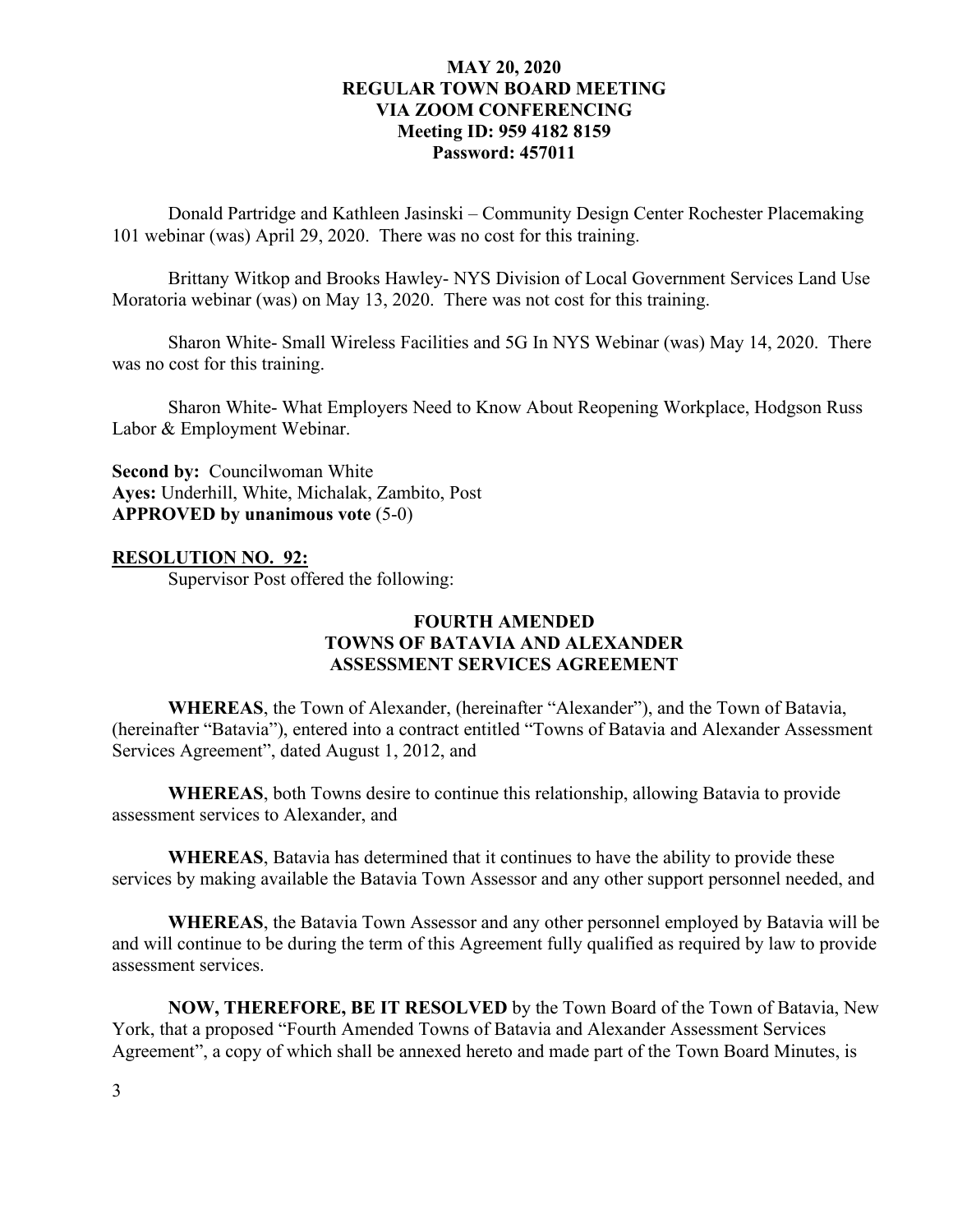hereby approved and the Town Supervisor is authorized and directed to sign this Agreement on behalf of the Town of Batavia.

# **Second by:** Councilwoman Michalak **Ayes:** Post, Michalak, Zambito, White, Underhill **APPROVED by unanimous vote** (5-0)

# **FOURTH AMENDED TOWNS OF BATAVIA AND ALEXANDER ASSESSMENT SERVICES AGREEMENT**

THIS AGREEMENT made the \_\_\_\_\_\_ day of \_\_\_\_\_\_\_\_\_\_\_\_\_\_, 2020, by and between the **TOWN OF ALEXANDER**, a municipal corporation organized and existing under the Laws of the State of New York, having its principal office located at 3350 Church Street, Alexander, New York 14005, (hereinafter referred to as "Alexander"), and the **TOWN OF BATAVIA**, a municipal corporation organized and existing under the Laws of the State of New York, having its principal office located at 3833 West Main Street Road, Batavia, New York 14020, (hereinafter referred to as "Batavia").

**WHEREAS**, pursuant to Article 5-G of the General Municipal Law, Alexander and Batavia are authorized to enter into an intermunicipal cooperative agreement for the provision of tax assessment services, and

**WHEREAS**, Batavia currently is employing an Assessor fully qualified to provide all assessment services as required by law, and

**WHEREAS**, Batavia intends to continue to maintain the position of Assessor and to provide any support staff necessary to assist her/him to perform assessment duties in both the Towns of Batavia and Alexander.

**NOW, THEREFORE**, in consideration of the mutual covenants and agreements contained herein, it is agreed as follows:

1. Batavia agrees to provide assessment services to Alexander and shall provide a qualified individual to perform said duties outlined herein. The person appointed as Assessor must satisfy the minimum qualification standards for real property assessors established by the State Board of Real Property Services.

2. The Assessor provided by Batavia shall be responsible for assessing all parcels of real property located in Alexander and in Batavia for the purposes of taxation and special ad valorem levies for town, county, special district and school district. The Assessor shall also oversee all other duties as

4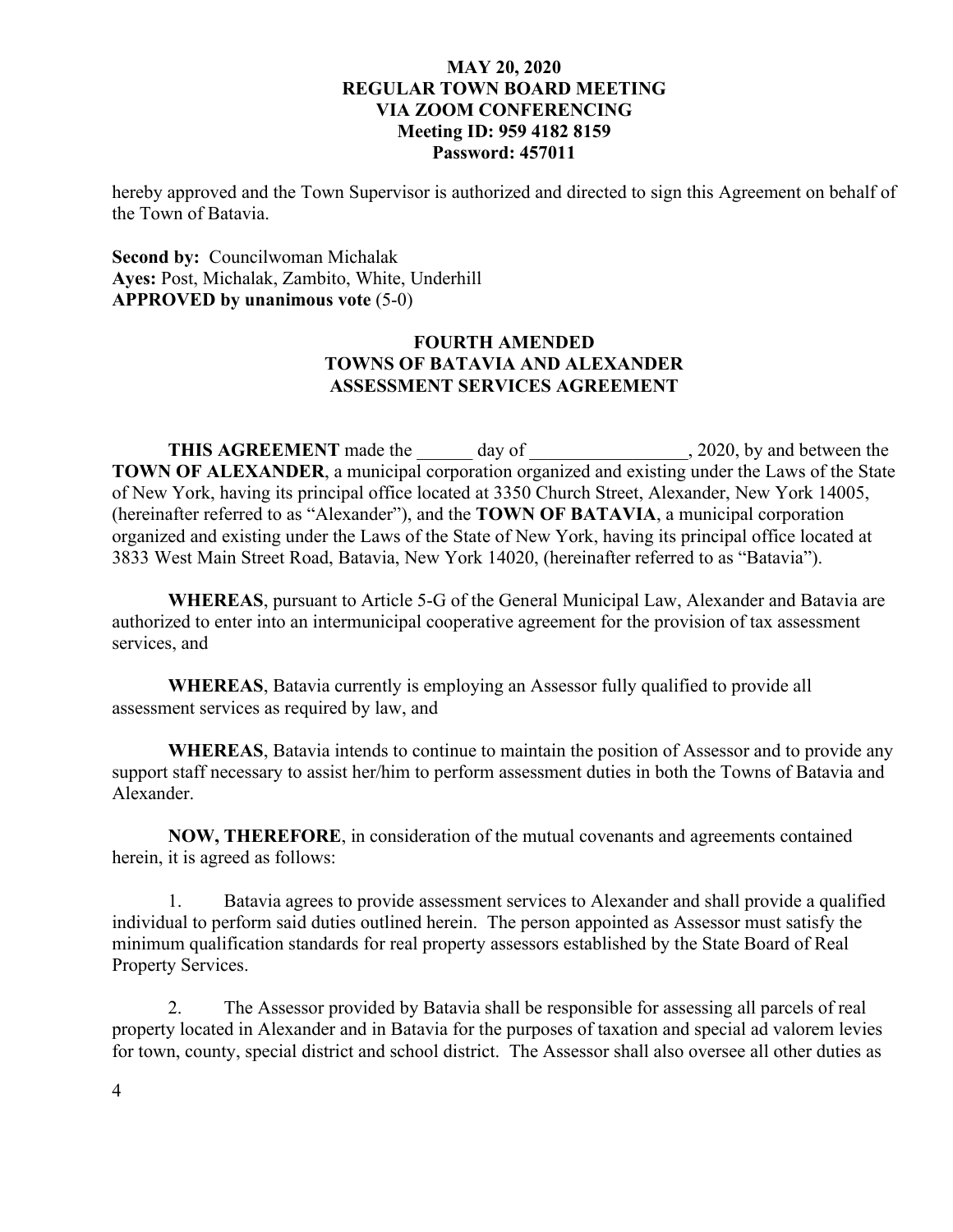required for assessors by the Real Property Tax Law and the rules of the State Board of Real Property Services. All real property shall be assessed at the same uniform percentage of market value in all of the assessing units participating in the Agreement throughout the term of the Agreement. Such percentage of market value shall be annually printed on the tentative assessment rolls for the participating assessing units.

3. The dates applicable to the assessment process in each municipality, including taxable status date, and the dates for the filing of the tentative and final assessment rolls, shall be the same.

4. The Assessor shall for all purposes be deemed an employee of Batavia. The Assessor shall not in any way be construed as an employee of Alexander. Batavia shall pay the Assessor's salary and make employer's contributions for retirement, social security, health insurance, worker's compensation, unemployment and other similar benefits.

5. Batavia shall indemnify and hold Alexander harmless from any claims made against Alexander by the Assessor, or any third party, arising out of any acts of misfeasance, malfeasance, or non-feasance by the Assessor in the performance of his/her duties while working for Batavia, including costs of settling any action and reasonable attorney's fees for defense. Alexander shall indemnify and hold Batavia harmless from any claims made against Batavia by the Assessor, or any third party, arising out of any acts of misfeasance, malfeasance, or non-feasance by the Assessor in the performance of his/her duties while working for Alexander, including costs of settling any action and reasonable attorney's fees for defense. Each party will provide the other with timely notice of any claims and shall fully cooperate with each other to defend the same.

6. Batavia shall pay all costs and expenses relating to defending any assessment challenge brought in its jurisdiction and Alexander shall pay all costs and expenses related to defending any assessment challenge brought in its jurisdiction.

7. The terms and conditions of this Agreement shall begin on August 1, 2020, and shall end on July 31, 2022. In order to allow both municipalities to make alternative arrangements for assessment duties, if necessary, the rights and duties of both parties shall not extend beyond the termination date, unless on or before May 1, 2022, Alexander and Batavia enter into an additional Agreement to renew or extend this contractual arrangement upon mutually agreed upon terms and conditions.

8. In consideration and for compensation for the services set forth herein, Alexander shall pay to Batavia the total sum of \$16,392.00 for the first year of this Agreement. This sum shall be paid in two installments of \$8,196.00 on or before September 1, 2020, and \$8,196.00 on or before March 1, 2021. Alexander will pay to Batavia the total sum of \$16,392.00 for the second year of this Agreement to be paid in two installments of \$8,196.00 on or before September 1, 2021, and \$8,196.00 on or before March 1, 2022.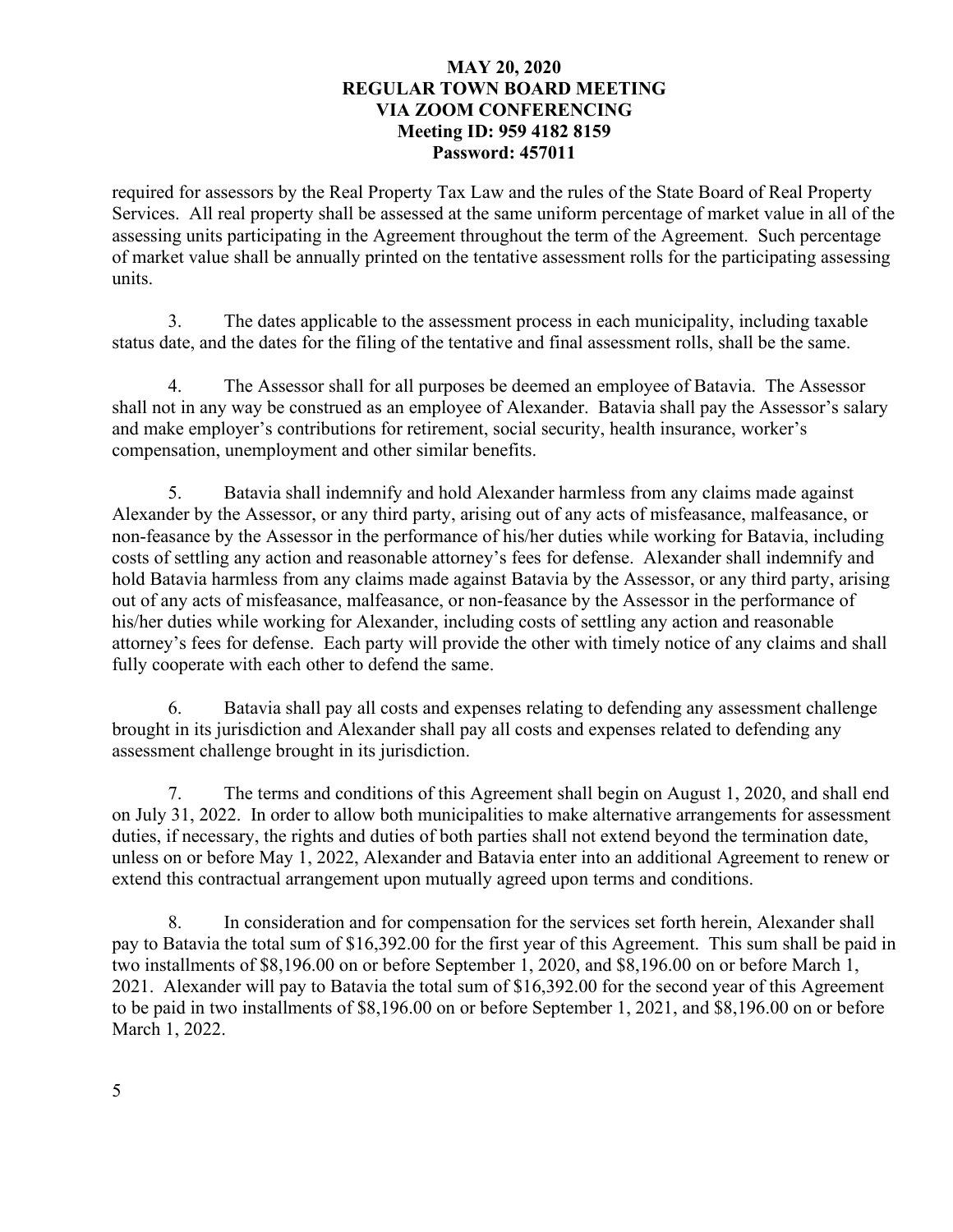9. In the event that the current Town of Batavia Assessor shall resign or otherwise is no longer able to provide assessment services to Batavia, then Alexander, at its sole option and discretion, may terminate this Agreement with at least ninety (90) days prior written notice to Batavia and thereafter, this Agreement shall be null and void.

10. There are no other agreements or understandings, either oral or written, between the parties affecting this Agreement. No changes, additions or deletions of any portions of this Agreement shall be valid or binding upon the parties hereto unless the same is approved in writing by the parties.

**IN WITNESS WHEREOF**, the parties have hereunto set their hands and seals the day and year first above written.

TOWN OF BATAVIA

By: Gregory H. Post, Town Supervisor

TOWN OF ALEXANDER

 $\mathcal{L}_\text{max}$  , where  $\mathcal{L}_\text{max}$  and  $\mathcal{L}_\text{max}$  and  $\mathcal{L}_\text{max}$ 

By: David L. Miller, Town Supervisor

State of New York} County of Genesee}ss.

On this day of day  $\frac{1}{2020}$ , before me, the undersigned, personally appeared Gregory H. Post, personally known to me or proved to me on the basis of satisfactory evidence to be the individual whose name is subscribed to the within instrument and acknowledged to me that he/she executed the same in his/her capacity, and that by his/her signature on the instrument, the individual, or the person upon behalf of which the individual acted, executed the instrument.

Notary Public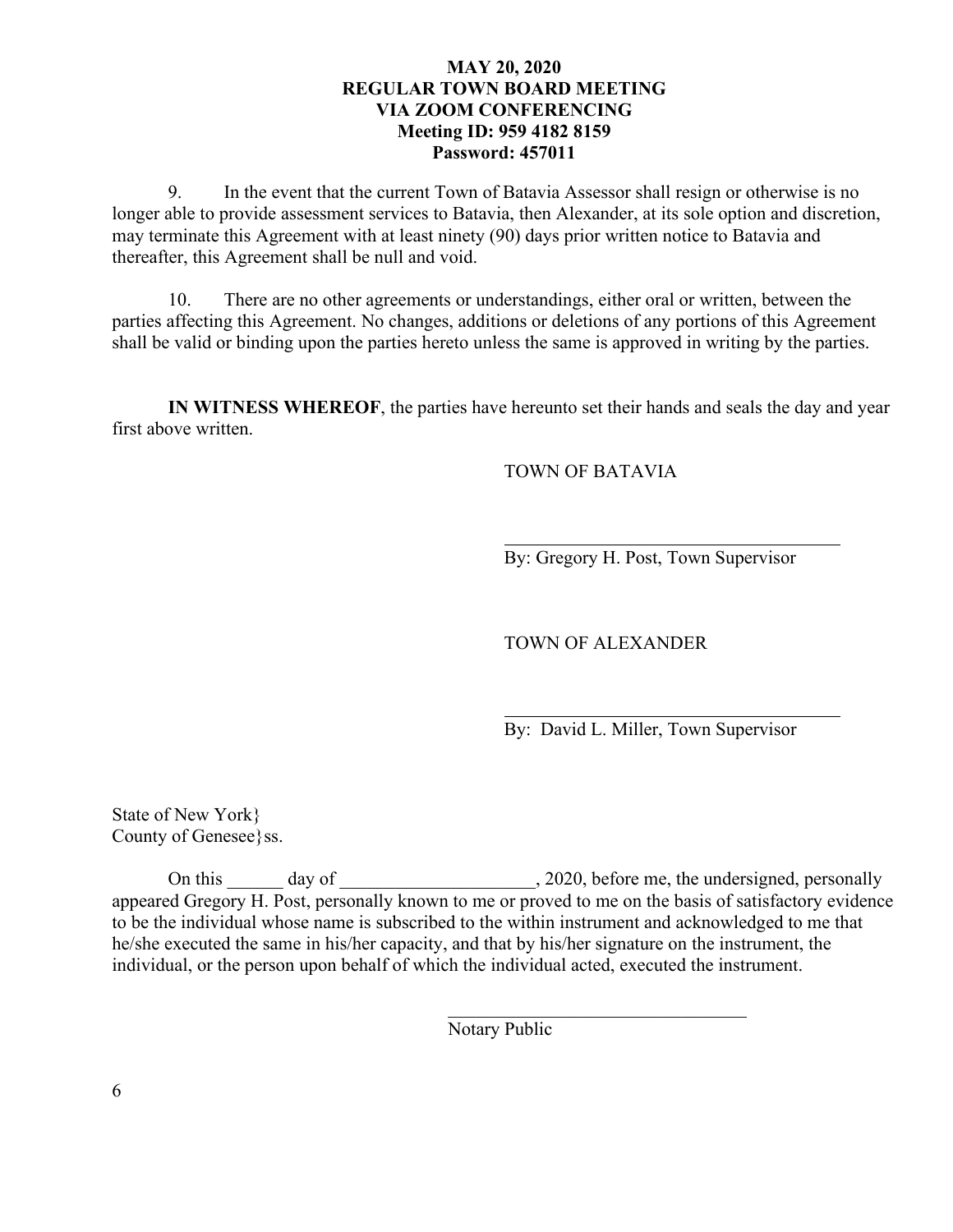State of New York} County of Genesee}ss.

On this \_\_\_\_\_\_ day of \_\_\_\_\_\_\_\_\_\_\_\_\_\_\_\_\_\_\_\_\_, 2020, before me, the undersigned, personally appeared David L Miller, personally known to me or proved to me on the basis of satisfactory evidence to be the individual whose name is subscribed to the within instrument and acknowledged to me that he/she executed the same in his/her capacity, and that by his/her signature on the instrument, the individual, or the person upon behalf of which the individual acted, executed the instrument.

Notary Public

### **RESOLUTION NO. 93:**

Councilwoman Michalak offered the following:

### **RESOLUTION TO APPROVE A**

# **FIFTH AMENDED ASSESSMENT SERVICES AGREEMENT**

### **WITH THE TOWN OF BERGEN**

**WHEREAS**, the Town of Batavia, (hereinafter "Batavia") and the Town of Bergen, (hereinafter "Bergen") entered into a contract entitled "Towns of Batavia and Bergen Assessment Services Agreement", dated July 28, 2015; and

**WHEREAS**, both Towns desire to continue this relationship, allowing Batavia to provide assessment services to Bergen, and

**WHEREAS**, the Batavia has determined that it has the ability to provide the services by using the Batavia Town Assessor, who is and will continue to be fully qualified as required by law to provide assessment services, with any support staffing, as necessary.

**NOW, THEREFORE, BE IT RESOLVED** by the Town Board of the Town of Batavia, New York, that a proposed "Fifth Amended Towns of Batavia and Bergen Assessment Services Agreement", a copy of which is annexed hereto and made part of the Town Board Minutes, is hereby approved and the Town Supervisor is authorized and directed to sign this Agreement on behalf of the Town of Batavia; and be it further

7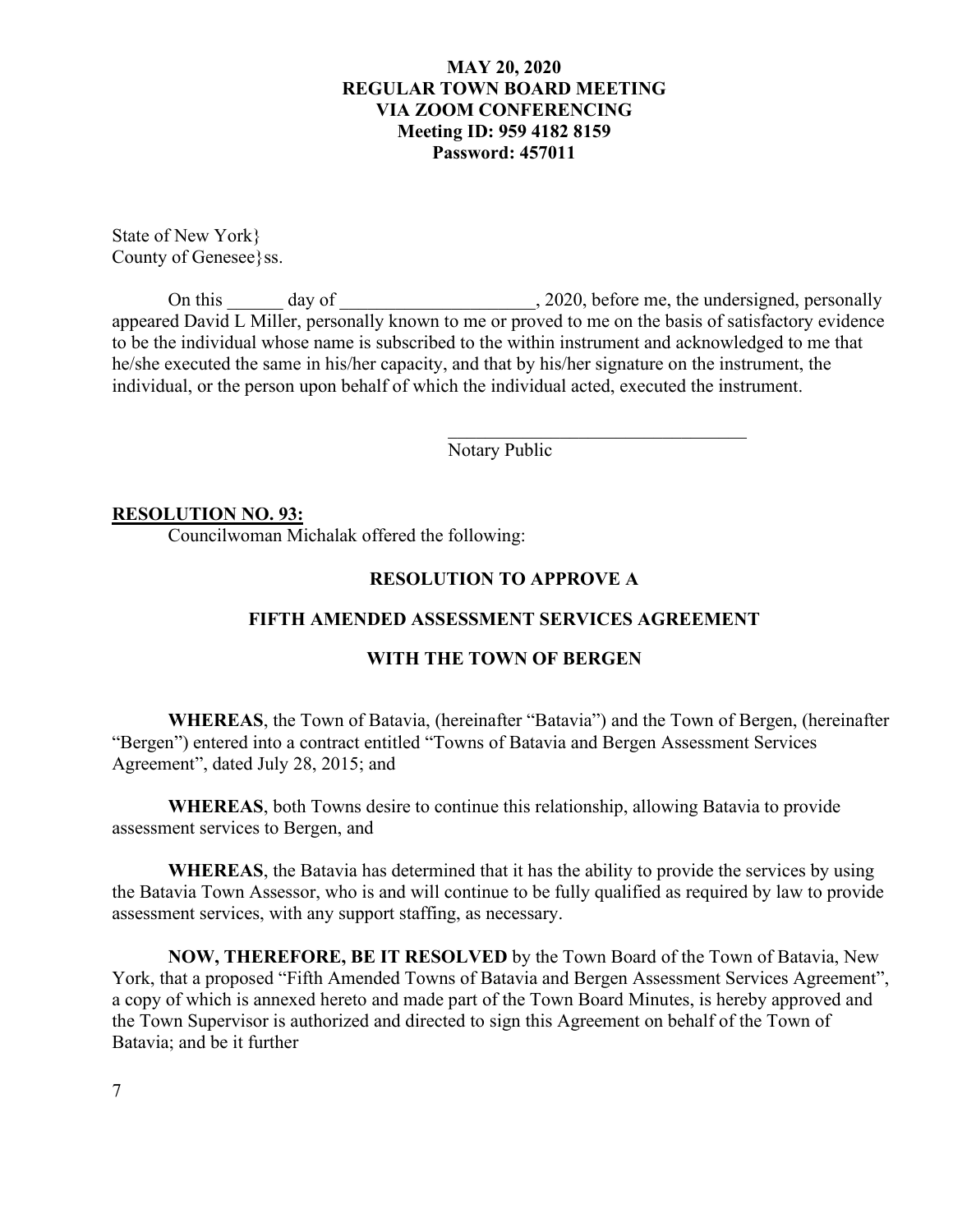**RESOLVED** that the effective date of this Agreement shall be July 1, 2020.

**Second by: Councilwoman White Ayes:** Michalak, White, Underhill, Zambito, Post **APPROVED by unanimous vote** (5-0)

## **FIFTH AMENDED TOWNS OF BATAVIA AND BERGEN ASSESSMENT SERVICES AGREEMENT**

**THIS AGREEMENT** made the day of , 2020, by and between the **TOWN OF BERGEN**, a municipal corporation organized and existing under the Laws of the State of New York, having its principal office located at 10 Hunter Street, Bergen, New York 14416, (hereinafter referred to as "Bergen"), and the **TOWN OF BATAVIA**, a municipal corporation organized and existing under the Laws of the State of New York, having its principal office located at 3833 West Main Street Road, Batavia, New York 14020, (hereinafter referred to as "Batavia").

**WHEREAS**, pursuant to Article 5-G of the General Municipal Law, Bergen and Batavia are authorized to enter into an inter-municipal cooperative agreement for the provision of tax assessment services, and

**WHEREAS**, Batavia currently is employing an Assessor fully qualified to provide all assessment services as required by law, and

**WHEREAS**, Batavia intends to continue to maintain the position of Assessor and to provide any support staff necessary to assist her/him to perform assessment duties in both the Towns of Batavia and Bergen.

**NOW, THEREFORE**, in consideration of the mutual covenants and agreements contained herein, it is agreed as follows:

11. Batavia agrees to provide assessment services to Bergen and shall provide a qualified individual to perform said duties outlined herein. The person appointed as Assessor must satisfy the minimum qualification standards for real property assessors established by the State Board of Real Property Services.

12. The Assessor provided by Batavia shall be responsible for assessing all parcels of real property located in Bergen and in Batavia for the purposes of taxation and special ad valorem levies for town, county, special district and school district. The Assessor shall also oversee all other duties as required for assessors by the Real Property Tax Law and the rules of the State Board of Real Property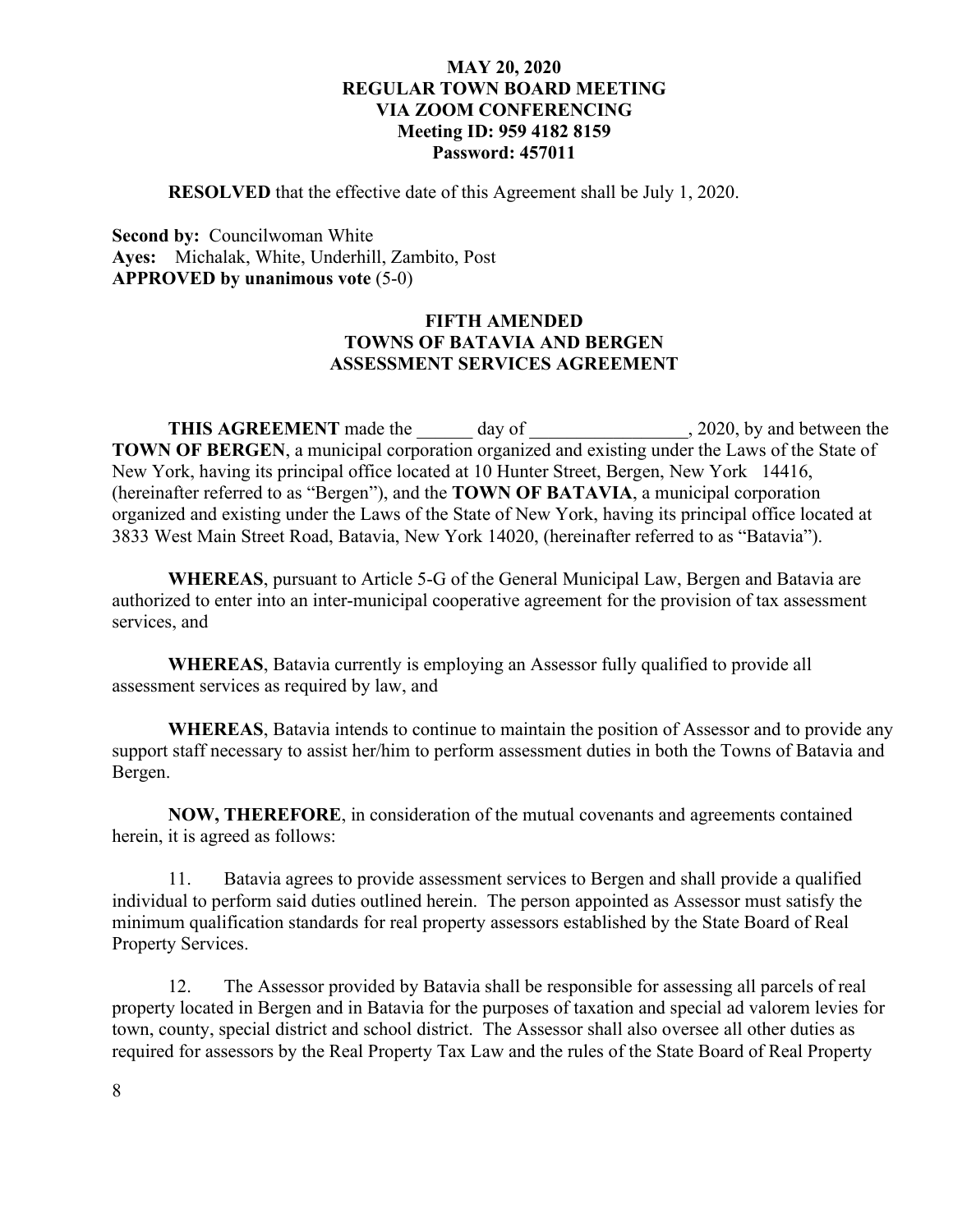Services. All real property in the Town of Bergen shall be assessed annually at 100% of market value as determined by the New York State Office of Real Property Tax Services and the Level of Assessment shall be at 100% as determined by the assessor. Such percentage of market value shall be annually printed on the tentative assessment rolls for the participating assessing units.

13. The dates applicable to the assessment process in each municipality, including taxable status date, and the dates for the filing of the tentative and final assessment rolls, shall be the same.

14. The Assessor personally and/or by employees under his/her direction shall be present for office hours in the Bergen Town Assessors Office for a total of four (4) hours per week. The days and times of these office hours shall be mutually agreed. Additionally the Assessor can be available by appointment or during regular office hours at the City or Town of Batavia offices.

15. The Assessor and any support staff shall for all purposes be deemed employees of Batavia. The Assessor and any support staff shall not in any way be construed as employees of Bergen. Batavia shall pay the salary and make employer's contributions for retirement, social security, health insurance, worker's compensation, unemployment and other similar benefits for the Assessor, as well as for any other individuals employed by Batavia to fulfill the terms and conditions of this Agreement as support staff.

16. Batavia shall indemnify and hold Bergen harmless from any claims made against Bergen by the Assessor, or any third party, arising out of any acts of misfeasance, malfeasance, or non-feasance by the Assessor in the performance of his/her duties while working for Batavia, including costs of settling any action and reasonable attorney's fees for defense. Bergen shall indemnify and hold Batavia harmless from any claims made against Batavia by the Assessor, or any third party, arising out of any acts of misfeasance, malfeasance, or non-feasance by the Assessor in the performance of his/her duties while working for Bergen, including costs of settling any action and reasonable attorney's fees for defense. Each party will provide the other with timely notice of any claims and shall fully cooperate with each other to defend the same.

17. Batavia shall pay all costs and expenses relating to defending any assessment challenge brought in its jurisdiction and Bergen shall pay all costs and expenses related to defending any assessment challenge brought in its jurisdiction.

18. The terms and conditions of this Agreement shall begin on July 1, 2020 and shall end on June 30,2021. In order to allow both municipalities to make alternative arrangements for assessment duties, if necessary, the rights and duties of both parties shall not extend beyond the termination date, unless on or before April 30, 2020, Bergen and Batavia enter into an additional Agreement to renew or extend this contractual arrangement upon mutually agreed upon terms and conditions.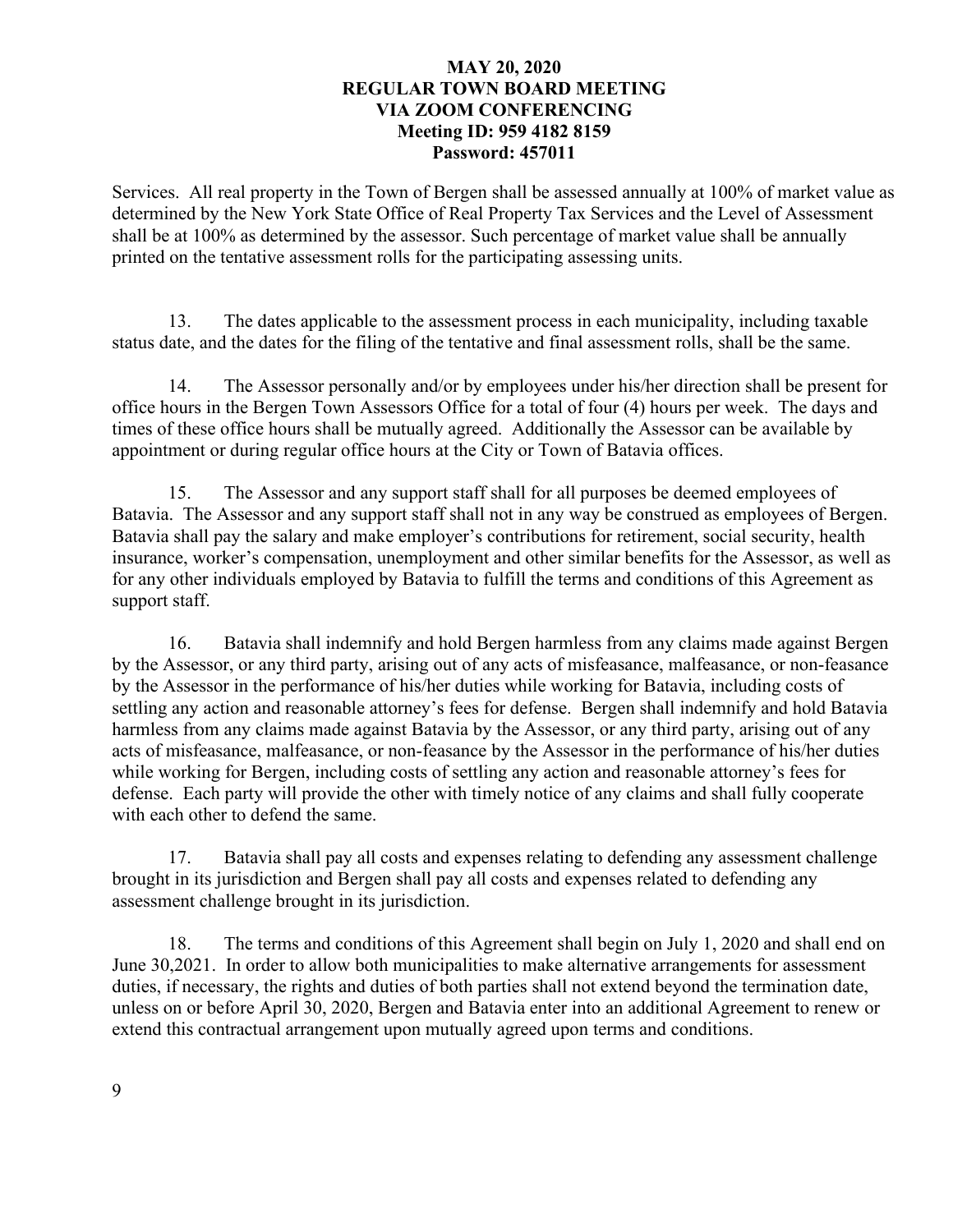19. In consideration and for compensation for the services set forth herein, Bergen shall pay to Batavia the total sum of twenty-five thousand, seven-hundred, fifty dollars (\$25,750.00 for this Agreement. This sum shall be paid in two equal installments of twelve thousand, eight hundred, seventy-five dollars. The first payment due on or before October 1, 2020 and the second payment due on or before March 1, 2021.

20. In the event that the current Town of Batavia Assessor shall resign or otherwise is no longer able to provide assessment services to Batavia, then Bergen, at its sole option and discretion, may terminate this Agreement with at least thirty (30) days prior written notice to Batavia and thereafter, this Agreement shall be null and void.

21. There are no other agreements or understandings, either oral or written, between the parties affecting this Agreement. No changes, additions or deletions of any portions of this Agreement shall be valid or binding upon the parties hereto unless the same is approved in writing by the parties.

**IN WITNESS WHEREOF**, the parties have hereunto set their hands and seals the day and year first above written.

# TOWN OF BATAVIA

By: Gregory H. Post, Town Supervisor

TOWN OF BERGEN

By: Ernest Haywood, Town Supervisor

State of New York} County of Genesee ss.

On this \_\_\_\_\_\_ day of \_\_\_\_\_\_\_\_\_\_\_\_\_\_\_\_\_\_\_, 2020, before me, the undersigned, personally appeared Gregory H. Post, personally known to me or proved to me on the basis of satisfactory evidence to be the individual whose name is subscribed to the within instrument and acknowledged to me that he/she executed the same in his/her capacity, and that by his/her signature on the instrument, the individual, or the person upon behalf of which the individual acted, executed the instrument.

Notary Public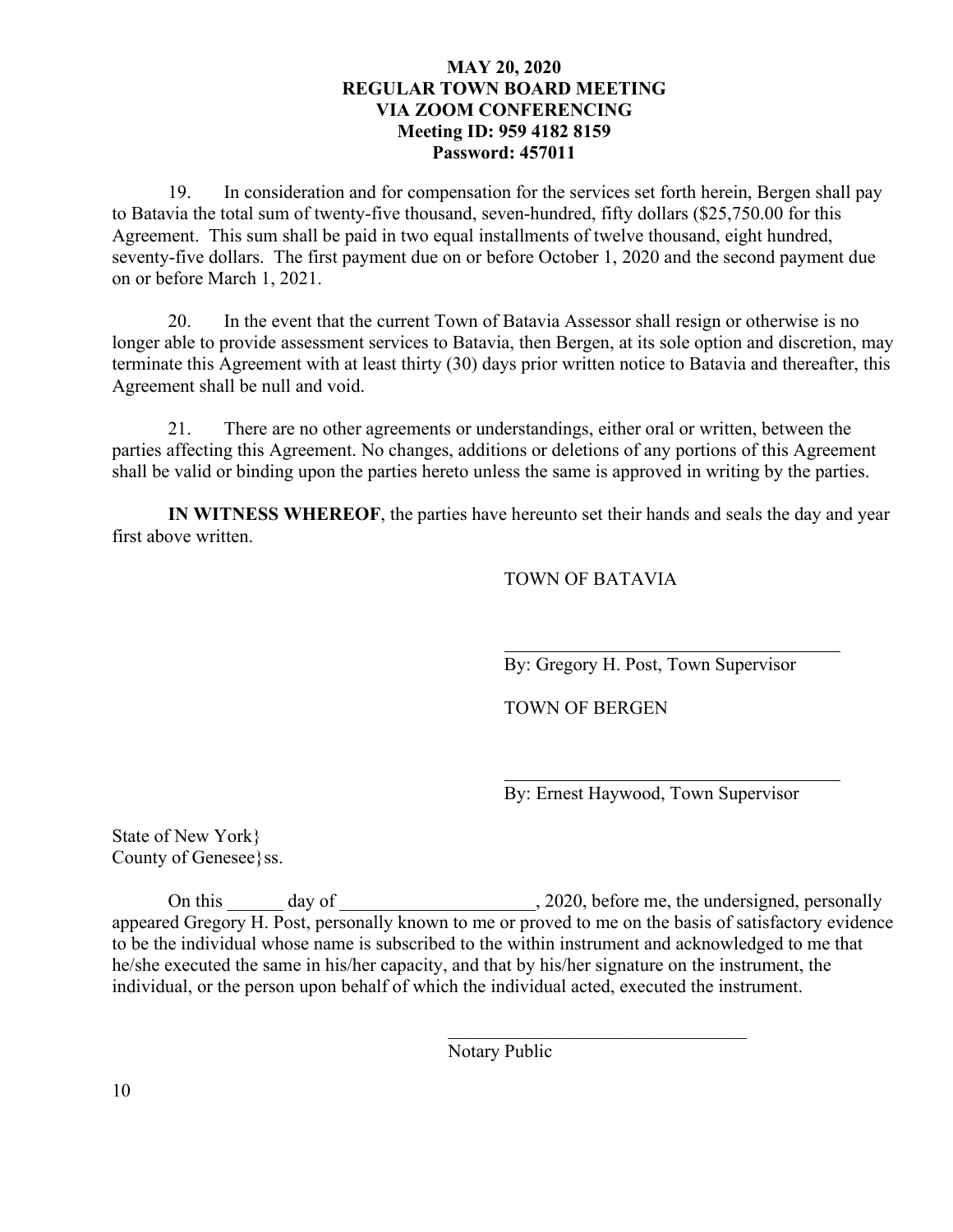State of New York} County of Genesee}ss.

On this \_\_\_\_\_\_ day of \_\_\_\_\_\_\_\_\_\_\_\_\_\_\_\_\_\_\_\_, 2020, before me, the undersigned, personally appeared Ernest Haywood, personally known to me or proved to me on the basis of satisfactory evidence to be the individual whose name is subscribed to the within instrument and acknowledged to me that he/she executed the same in his/her capacity, and that by his/her signature on the instrument, the individual, or the person upon behalf of which the individual acted, executed the instrument.

Notary Public

 $\overline{\phantom{a}}$ 

### **RESOLUTION NO. 94:**

Councilman Zambito offered the following:

## **KNOWBE4 SECURITY AWARENESS TRAINING SUBSCRIPTIONS HURRICANE TECHNOLOGIES**

**WHEREAS,** in 2018 the Town subscribed to KnowBe4 Security Training Awareness as part of cyber security awareness training, which is necessary for staff; and

**WHEREAS,** the subscription expires July 19, 2020 and Hurricane Technologies proposed a one year renewal of KnowBe4 Security Awareness Training Subscriptions at a cost of \$18.68 per user, per year (currently 40 users, quote attached).

## **NOW, THEREFORE, BE IT**

**RESOLVED** the Batavia Town Board hereby authorizes a one-year subscription of KnowBe4 Security Awareness Training through Hurricane Technologies at a cost of \$18.68 per user, per year.

**Second by:** Deputy Supervisor Underhill **Ayes:** Zambito, Underhill, Michalak, White, Post **APPROVED by unanimous vote** (5-0)

### **RESOLUTION NO. 95:**

Councilwoman White offered the following:

# **PURCHASE POST POUNDER FOR TOWN HIGHWAY DEPARTMENT**

**WHEREAS,** the 2020 Town Budget reflects appropriations to purchase a new sign-post pounder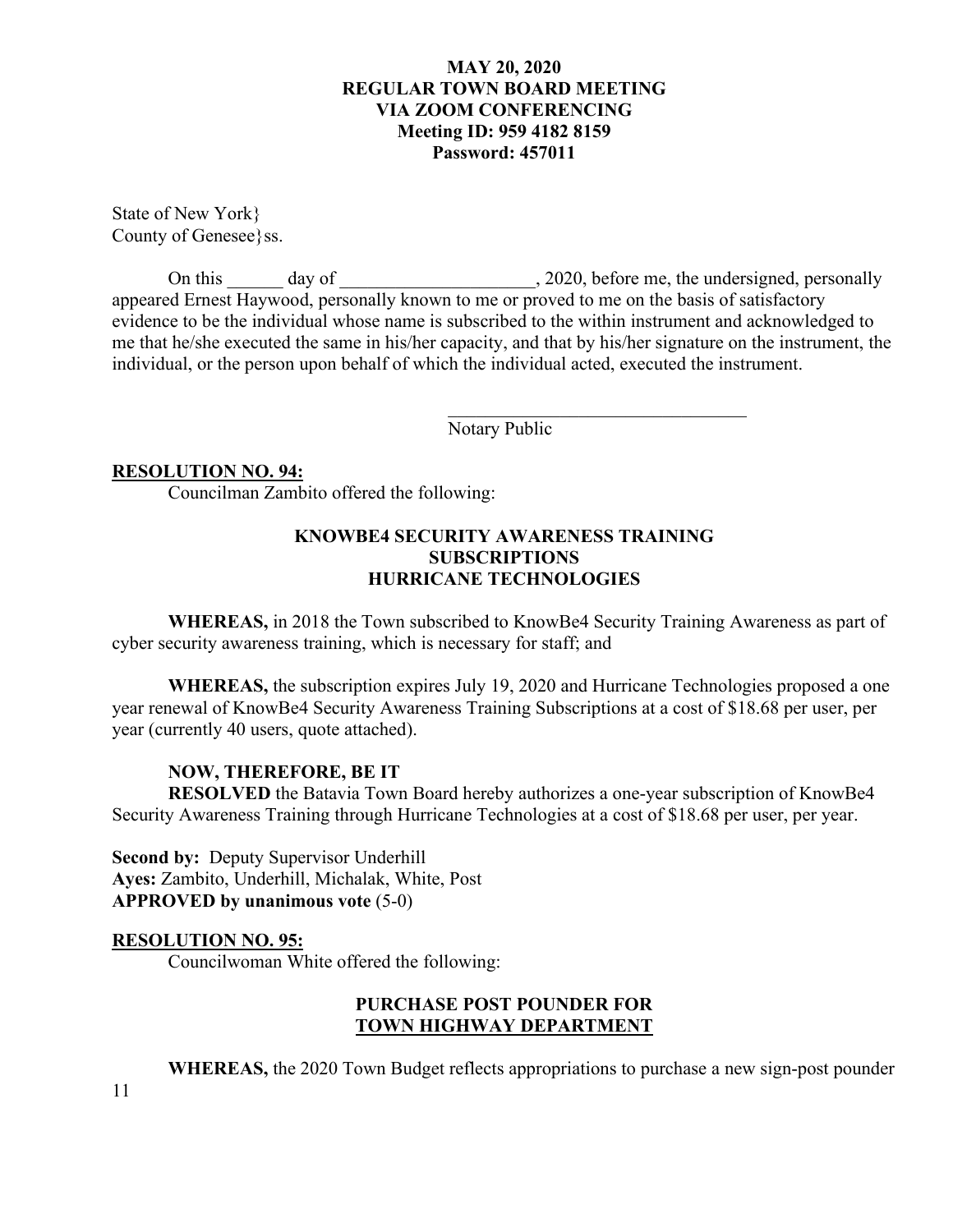for the Highway Department and;

**WHEREAS,** the Town solicited bids for the sign-post pounder and three bids were received. The low bidder was Lineman Supply Inc. at a cost of is \$3,288.00.

## **NOW, THEREFORE BE IT**

**RESOLVED,** the Batavia Town Board hereby authorizes the purchase a new post pounder from Lineman Supply Inc at a cost of is \$3,288.00 and be it;

**FURTHER RESOLVED,** the expenditures will be appropriated from the Highway Department account DA5130.200.

**Second by:** Deputy Supervisor Underhill **Ayes:** White, Underhill, Michalak, Zambito, Post **APPROVED by unanimous vote** (5-0)

### **RESOLUTION NO. 96:**

Deputy Supervisor Underhill offered the following:

# **SHARED SERVICES ELECTRONIC RECORDS MANAGEMENT INTERMUNICIPAL AGREEMENT BETWEEN THE TOWNS OF ALEXANDER, BYRON, AND BATAVIA**

**WHEREAS,** the Town of Batavia, along with the Town of Alexander and the Town of Byron, applied for a Local Government Records Management Improvement Fund (LGRMIF) Grant for Shared Services document conversion and access, with the Town of Batavia as lead applicant, and were awarded \$111, 456; and

**WHEREAS**, as part of the project, Towns must enter into a Shared Services Intermunicipal Agreement for the Electronic Records Management; and

**WHEREAS,** the Towns collaborated in drafting the attached Shared Services Intermunicipal Agreement and each Towns Attorneys have reviewed and recommends approval of the agreement.

## **NOW, THEREFORE, BE IT**

**RESOLVED** by the Town Board of the Town of Batavia, New York, that a proposed "Shared Services Electronic Records Management Intermunicipal Agreement" between the Town of Alexander, Town of Byron, and the Town of Batavia, a copy of which is annexed hereto and made a part of the Town Board Minutes; is hereby approved and the Town Supervisor is hereby authorized and directed to execute the Intermunicipal Agreement on behalf of the Town of Batavia.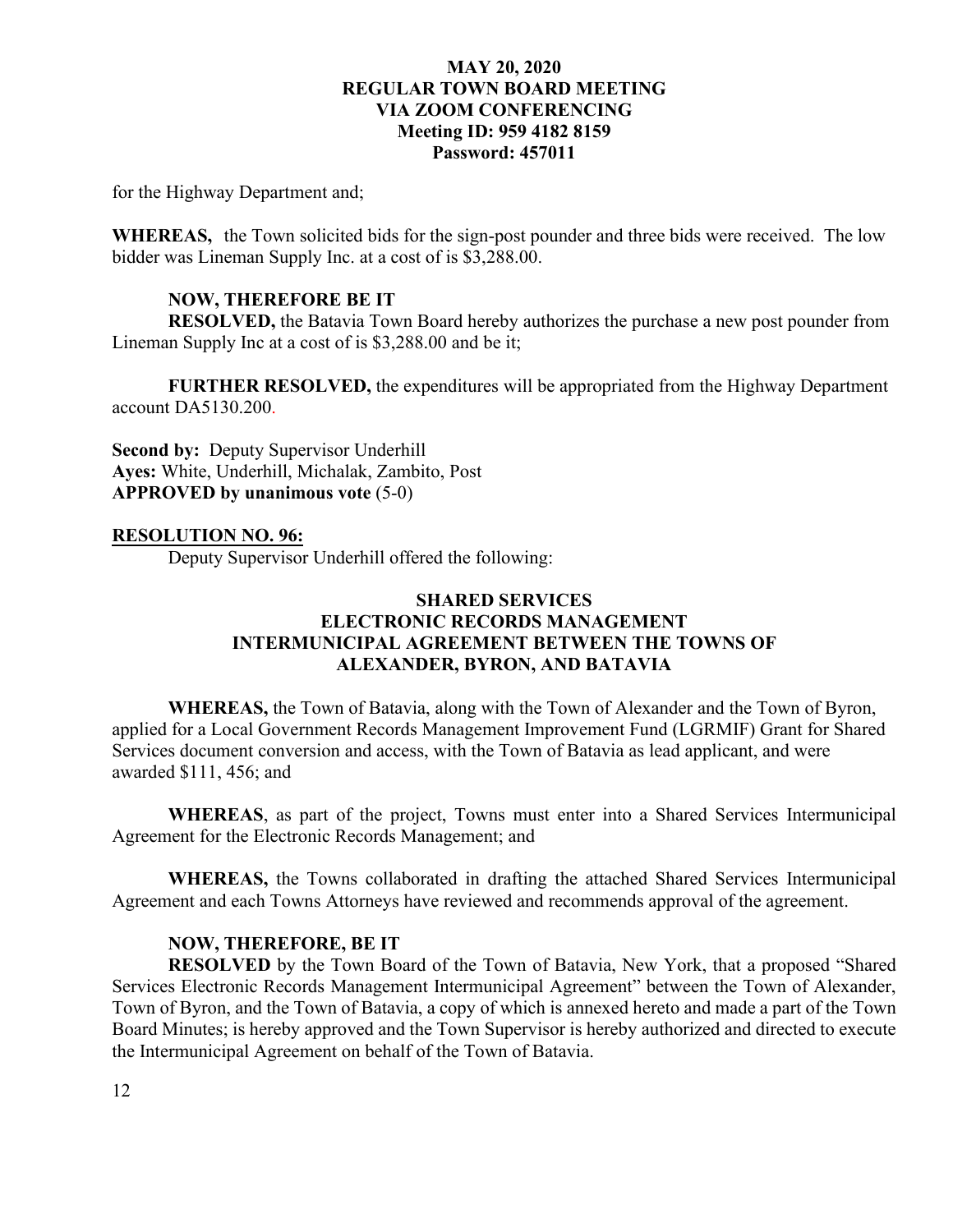**Second by:** Councilwoman White **Ayes:** Underhill, White, Michalak, Zambito, Post **APPROVED by unanimous vote** (5-0)

### **RESOLUTION NO. 97:**

Supervisor Post offered the following:

### **PURCHASE OF PARCEL DROP BOX**

**WHEREAS,** with the events of the Covid-19 pandemic there is a need for a large parcel drop box to be located in the front of the Town Hall, and

**WHEREAS,** the parcel drop box would serve the needs of all the departments; and

**WHEREAS,** two quotes were received, for a Jayco large parcel drop box, model LL10FD12AL2GRY, with the lower quote of \$2,179.98, from Budget Mailboxes being not available as it is out of stock.

### **NOW, THEREFORE, BE IT**

**RESOLVED,** the Batavia Town Board hereby approves the purchase of a Jayco large parcel drop box from Jayco Industries, LLC at a cost of two thousand, one hundred, eighty dollars (\$2,180.00); and be it further

**RESOLVED,** the expenditure will be appropriated from the line item A1620.200.

**Second by:** Deputy Supervisor Underhill **Ayes:** Post, Underhill, Michalak, Zambito, White **APPROVED by unanimous vote** (5-0)

### **RESOLUTION NO. 98 :**

Councilwoman Michalak offered the following:

### **PURCHASE OF DELL COMPUTERS DESKTOP AND LAPTOPS REMOTE ACCESS**

**WHEREAS,** with the events of the Covid-19 pandemic all new, recycled, and new spare laptops have been utilized for Town Officials; and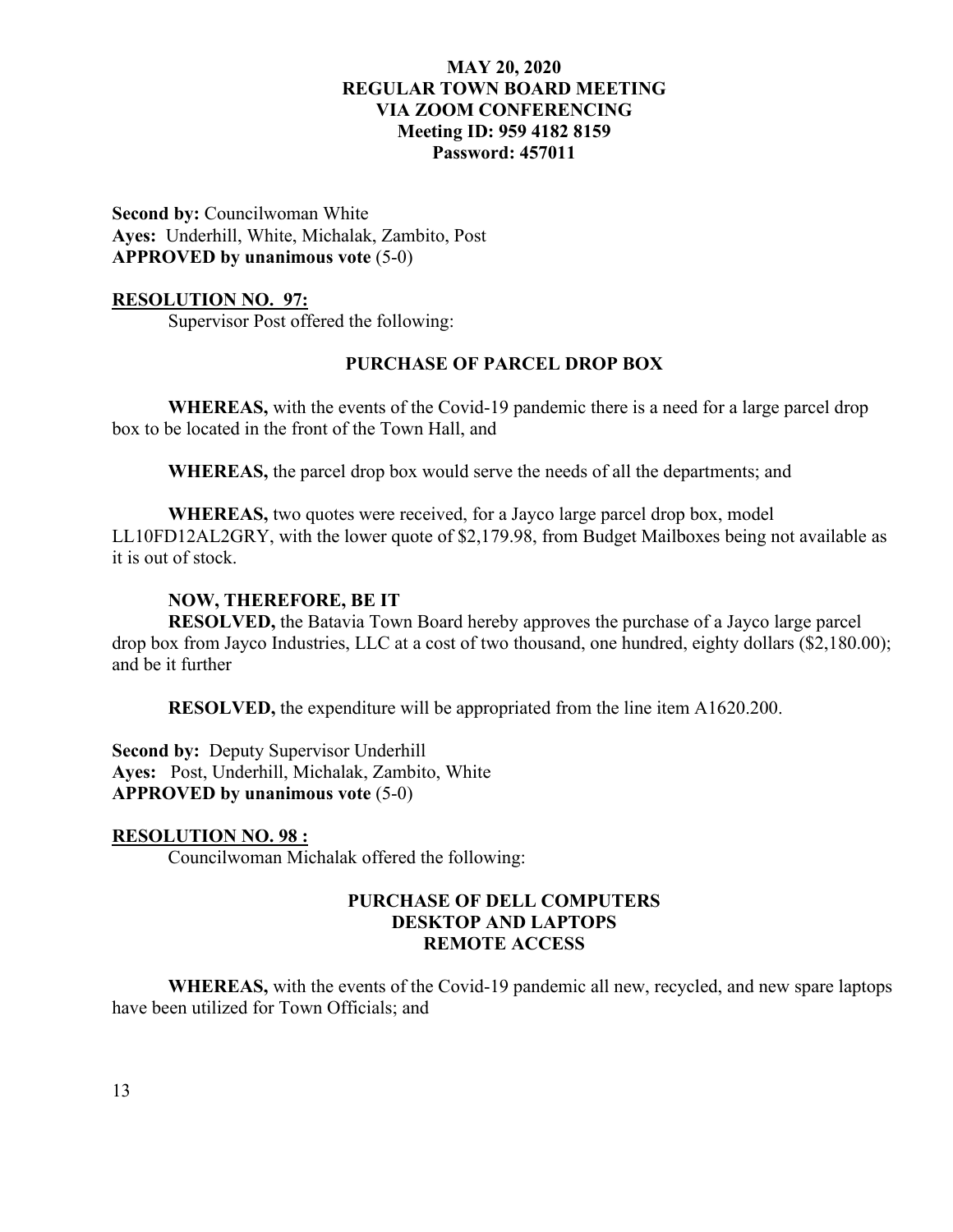**WHEREAS,** there is a need to have laptop computers available to work remotely and a desktop computer for Highway and Water/Wastewater Workers.

# **NOW, THEREFORE, BE IT**

**RESOLVED,** the Batavia Town Board hereby approves the purchase of two (2) Dell Latitude 5500 laptop computers at a cost of \$984.65 each, and one (1) Dell OptiPlex 3070 SFF MLK Desktop computer at a cost of \$805.63, NYS Contract #C000000005000, Customer Agreement #PM20820; copy of quote annexed hereto and made a part of the minutes; and be it further

**RESOLVED,** the expenditure will be appropriated from line item A1620.200.

**Second by:** Deputy Supervisor Underhill **Ayes:** Michalak**,** Underhill, Zambito, White, Post **APPROVED by unanimous vote (**5-0)

## **RESOLUTION NO. 99:**

Councilman Zambito offered the following:

# **ACCOUNTING SOFTWARE MAINTENANCE AGREEMENT WILLIAMSON LAW BOOK COMPANY**

**RESOLVED,** the Batavia Town Board hereby authorizes the Supervisor to execute the annual renewal Accounting Software Maintenance Agreement between the Town of Batavia and Williamson Law Book Company at a cost of one thousand, eighty dollars (\$1,080.00) for one (1) year, effective May 1, 2020 to April 30, 2021, a copy of which is annexed hereto and made a part of the minutes.

**Second by: Deputy Supervisor Underhill Ayes:** Zambito, Underhill, Michalak, White, Post **APPROVED by unanimous vote (**5-0)

### **RESOLUTION NO. 100:**

 Councilwoman White offered the following: **ESTABLISHING STANDARD WORKDAY AND REPORTING ELECTED AND APPOINTED OFFICIALS EXEMPT FROM THE TIME AND ATTENDANCE SYSTEM**

**RESOLVED,** the Batavia Town Board hereby establishes the following as a standard workday for elected and appointed officials exempt from the time and attendance system and will report the following days worked to the New York State and Local Employees' Retirement System based on the record of activities maintained and submitted by these officials to Town Clerk and Secretary to the Supervisor;

|       |      | Elected & Appointed Officials |              |                 |                    |                        |                   |                   |
|-------|------|-------------------------------|--------------|-----------------|--------------------|------------------------|-------------------|-------------------|
| Title | Name | <b>Social Security</b>        | Registration | Standard        | .\urrent           | Participates in        | Record of         | Tier.             |
|       |      | Number                        | Number       | <b>Work Dav</b> | Term               | <b>Employer's Time</b> | <b>Activities</b> | <b>Check only</b> |
|       |      | Last 4 digits)                |              | (hrs/day)       | <b>Begins/Ends</b> | <b>Keeping System</b>  |                   | member is i       |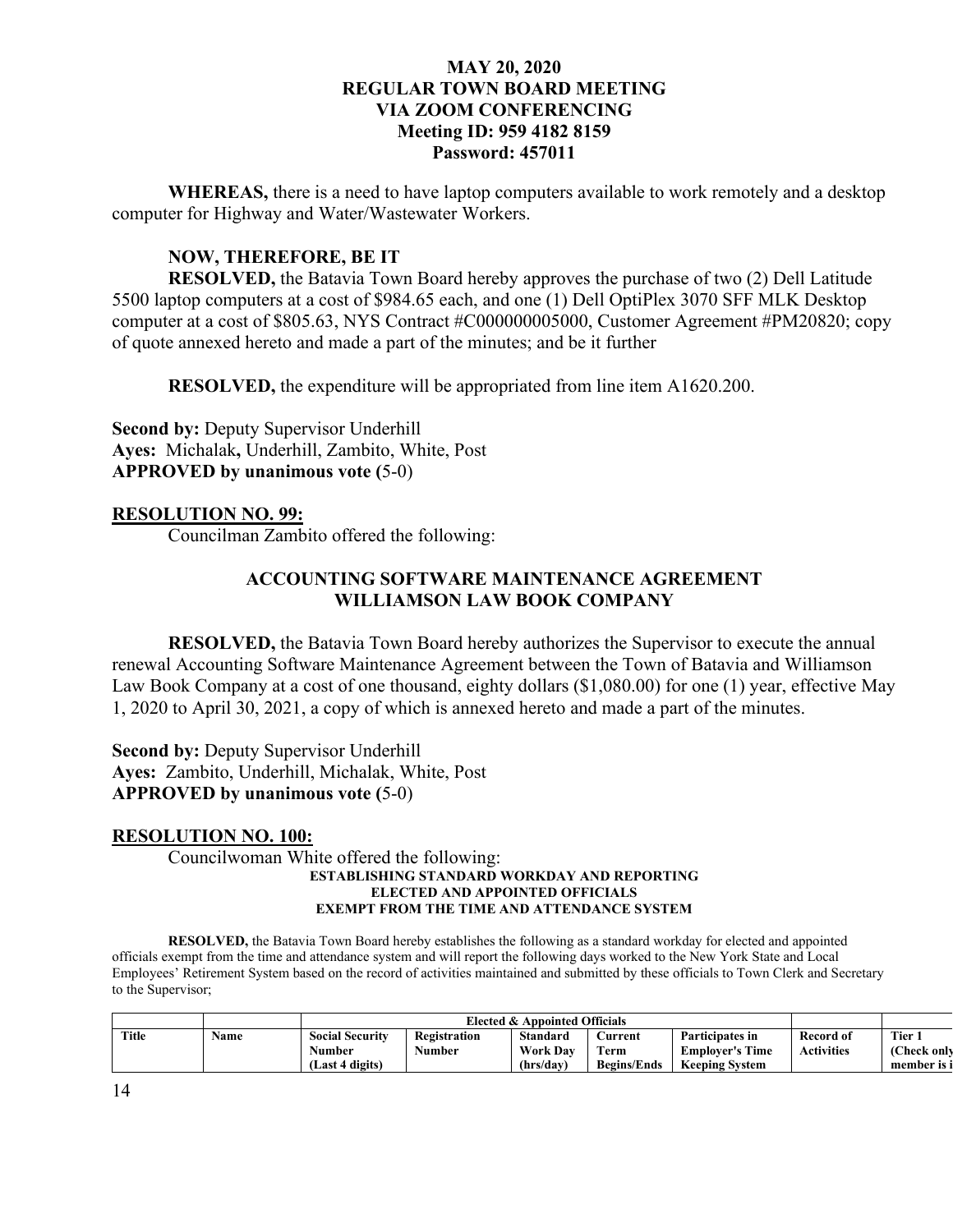|            |                     |  |              |                |   |       | $\mathbf{1}$ |
|------------|---------------------|--|--------------|----------------|---|-------|--------------|
|            |                     |  |              |                |   |       |              |
|            |                     |  |              |                |   |       |              |
|            |                     |  |              |                |   |       |              |
|            |                     |  |              |                |   |       |              |
|            |                     |  |              |                |   |       |              |
|            |                     |  |              |                |   |       |              |
|            |                     |  |              |                |   |       |              |
| Town       | <b>Chad Zambito</b> |  | $\mathbf{o}$ | $01/01/2020$ - | N | 20.74 |              |
| Councilman |                     |  |              | 12/31/2023     |   |       |              |

and be it further

**RESOLVED,** the Town Clerk is hereby directed, as required by Section 315.4 (c), to post said resolution on the Town's website and the sign board located in the Town Hall; and be it further

**RESOLVED,** the Town Clerk is hereby directed to file a certified copy of the resolution and an affidavit of posting with the Office of the State Comptroller's.

**Second by:** Councilwoman Michalak **Ayes:** White, Michalak, Zambito, Underhill, Post **APPROVED by unanimous vote** (5-0)

### **RESOLUTION NO. 101:**

Deputy Supervisor Underhill offered the following:

# **AUTHORIZATION TO APPROVE AND ACCEPT THE NYS DEPARTMENT OF STATE LOCAL GOVERNMENT CITIZENS REORGANIZATION EMPOWERMENT (CREG) IMPLEMENTATION GRANT FOR THE CONSOLIDATION OF THE TOWN OF BATAVIA'S WATER DISTRICTS**

**WHEREAS,** the Town of Batavia has examined the cost savings, operating and administrative efficiencies, and the ability to better plan and finance future capital repairs and improvements in the various existing water districts and water improvement areas in the Town; and

**WHEREAS**, it has been determined that the consolidation of the Town's existing water districts and improvement areas into a consolidated water district will result in immediate cost savings in the administration and management of the Town's water districts and will allow for the development of an asset management and capital improvement plan that will manage future capital needs in a cost-efficient manner; and

**WHEREAS**, in order to accomplish these goals, the Town of Batavia applied for and received funding in the amount of \$45,930 from the NYS Department of State's Citizens Re-Organization Empowerment Implementation Grant Program (Implementation) to consolidate the Town's existing water districts and water improvement areas into a single Town-wide Water District to be known as the "Town of Batavia Consolidated Water District " ; and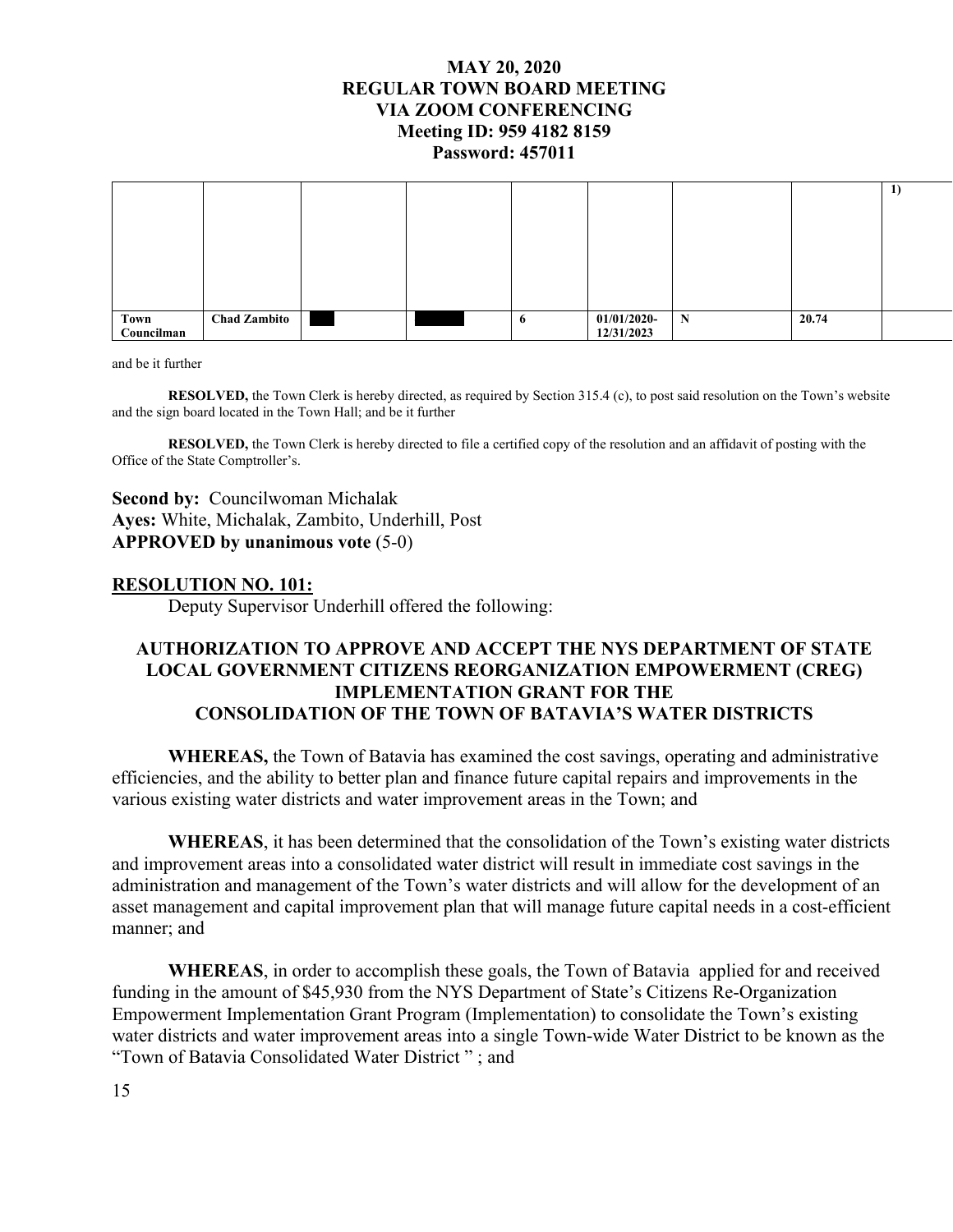**WHEREAS,** the Town of Batavia hereby recognizes and authorizes the required \$4,070 local contribution match of Town funds towards the total \$50,000 estimated project implementation costs, to receive full funding;

### **NOW, THEREFORE, BE IT**

**RESOLVED,** that the Supervisor is hereby authorized to execute all financial and/or administrative processes related to the implementation of the program.

**Second by:** Councilman Zambito **Ayes:** Underhill, Zambito, White, Michalak, Post **APPROVED by unanimous vote** (5-0)

## **RESOLUTION NO. 102:**

Supervisor Post offered the following:

# **EMERGENCY WORK AT AGRI-BUSINESS PARK WASTEWATER PUMP STATION AGREEMENT WITH EMERGENCY CONTRACTOR STC CONSTRUCTION, INC.**

**WHEREAS,** emergency protective measures were needed during the pandemic to ensure the continued operation of our agri-business park wastewater pumping station generally including assistance with bypass pumping systems installations, replacement pump installations, wet well improvements and valve vault repairs; and

**WHEREAS**, STC Construction, Inc. was hired on an emergency as needed basis, in part, to ensure the protection of our water and sewer operators under resolution no. 81; and

**WHEREAS,** STC Construction, Inc. was selected to complete the above measures due to their experience and qualifications, and

**WHEREAS,** the Town Engineer and Town Attorney recommends the Town enter into the attached contract for the work described therein.

### **NOW, THEREFORE, BE IT**

**RESOLVED** that the Supervisor is hereby authorized to execute the contract with STC Construction, Incorporated, a copy of which is annexed hereto and made a part of the agreement.

**Second by:** Deputy Supervisor Underhill **Ayes:** Post, Underhill, Michalak, Zambito, White **APPROVED by unanimous vote** (5-0)

16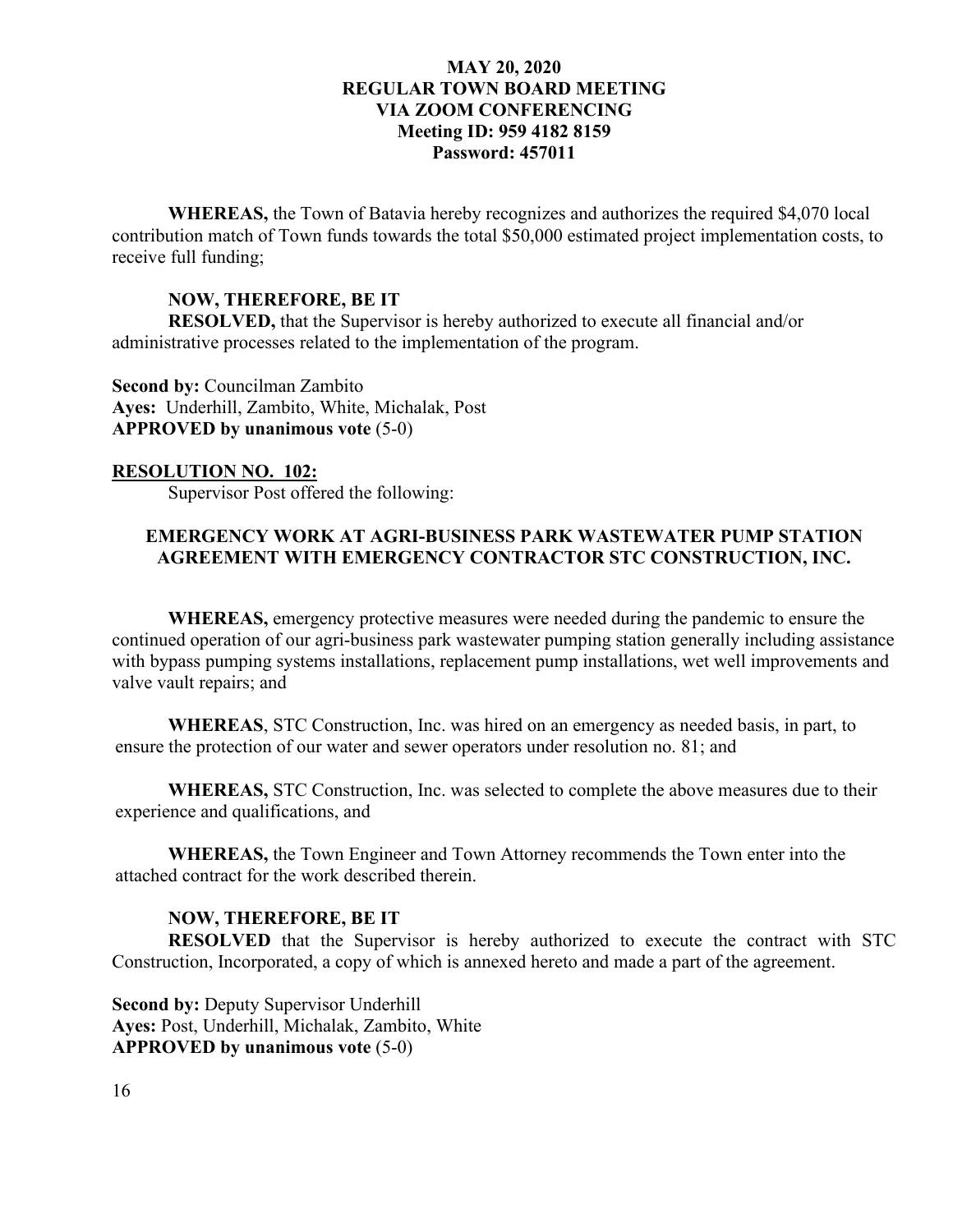### **RESOLUTION NO. 103 :**

Councilwoman Michalak offered the following:

# **EMERGENCY WORK AT WEST MAIN NO.1 WASTEWATER PUMP STATION AGREEMENT WITH EMERGENCY CONTRACTOR STC CONSTRUCTION, INC.**

**WHEREAS,** emergency protective measures were needed during the COVID-19 pandemic to ensure the continued operation of our West Main No. 1 wastewater pumping station which generally include assistance with bypass pumping systems installations, replacement pump installations, wet well improvements and valve vault repairs; and

**WHEREAS**, STC Construction, Inc. was hired on an emergency as needed basis, in part, to ensure the protection of our water and sewer operators under resolution no. 81; and

**WHEREAS,** STC Construction, Inc. was selected to complete the above measures due to their experience and qualifications, and

**WHEREAS,** the Town Engineer and Town Attorney recommends the Town enter into the attached contract for the work described therein.

### **NOW, THEREFORE, BE IT**

**RESOLVED** that the Supervisor is hereby authorized to execute the contract with STC Construction, Incorporated, a copy of which is annexed hereto and made a part of the agreement.

**Second by:** Councilman Zambito **Ayes:** Michalak**,** Zambito, White, Underhill, Post **APPROVED by unanimous vote (**5-0)

**Abstract No. 5-2020:** Motion Deputy Supervisor Underhill, second Councilwoman Michalak to authorize the Supervisor to pay the following vouchers: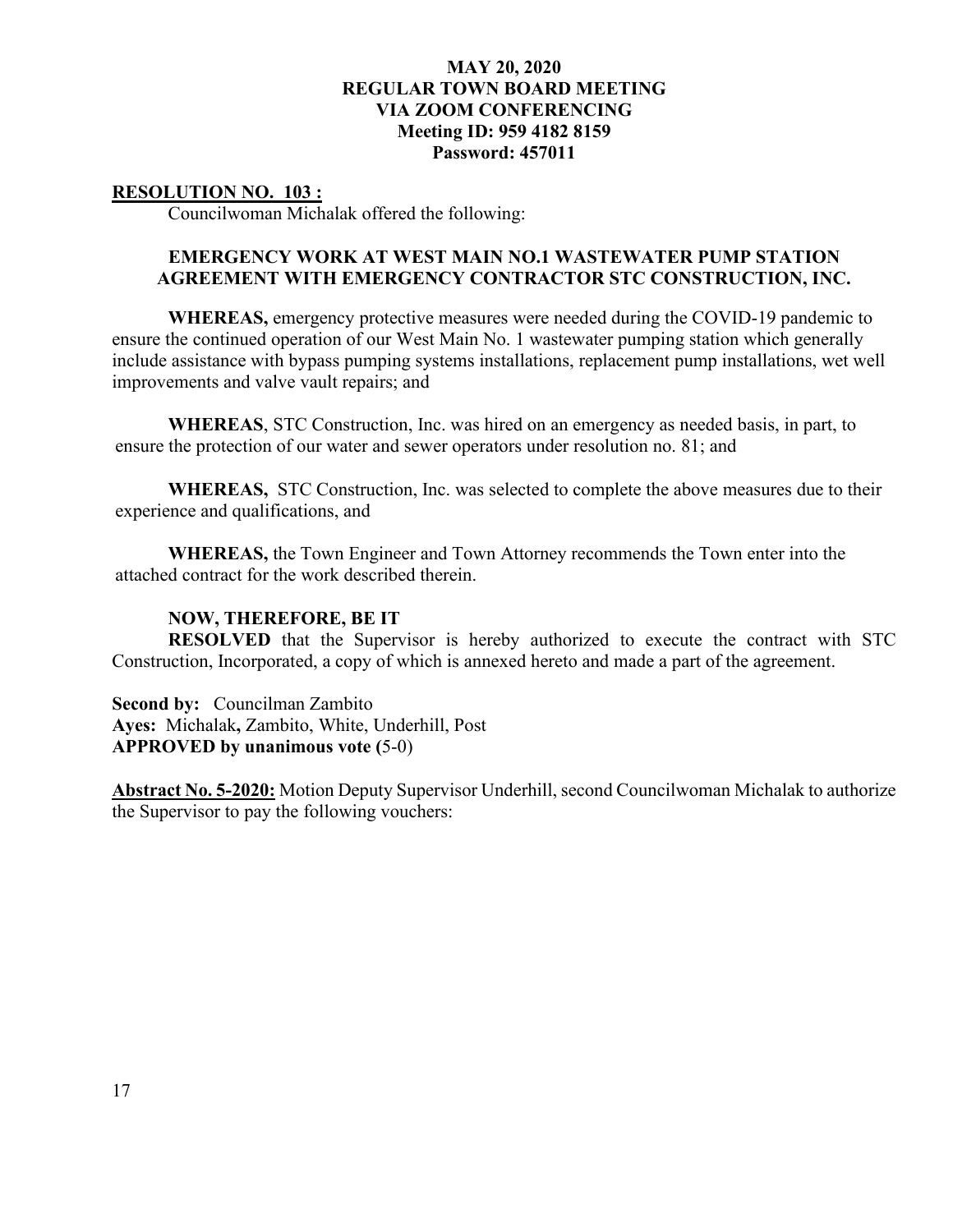| General                  | \$70,228.63  |
|--------------------------|--------------|
| Highway                  | 10,346.66    |
| Sewer No. 1              | 146,074.34   |
| Sewer No. 2              | 49,358.30    |
| Water                    | 26,711.16    |
| Ag Bus PS                | 122,340.90   |
| <b>Ellicott Trail</b>    | 11,651.32    |
| Townline Water           | 650.00       |
| <b>Fixed Base Meters</b> | 43,747.50    |
| <b>Total</b>             | \$481,108.81 |

Check numbers 22922 – 22988, SM: 1132, ACH: \$50,544.04 **Ayes:** Underhill, Michalak, Zambito, White, Post **MOTION CARRIED by unanimous vote** (5-0)

## **DEPARTMENT REPORTS:**

**Building/Zoning-** Bruce Gerould, Building Inspector reported that the permits and questions have picked up significantly. The Supervisor thanked the department for keeping the permits, appoints and inspections moving forward. It's imperative that we maintain the economy in this community the best we can.

Supervisor reported that all departments are very busy. Taking it slowly on the reopening of Town Hall. The drive-up window is open. Waiting for further information from the State. There is concern of the monitoring. The Town will be taking it a week or two at a time. Staying cautious as we do not want to risk anybody's health.

## **Supervisor's Report:**

**Status Report** on expenditures and revenues is available for the Board's review.

**¾ Ton Pick-up Truck Bid**- The bid opening for the ¾ Ton Pick-up Truck was May 14 and two bids were received. No award for this, as the bids were over budget.

**GAM-** meeting is tomorrow evening at 7:00 p.m. via ZOOM

## **COMMUNICATIONS:**

## **The Town Clerk reported on the following:**

**April Town Clerk** monthly report collected a total of \$2,053.50, remitted \$1,850.55 to the Supervisor for the Local Share.

## **ADJOURNMENT:**

Motion Deputy Supervisor Underhill, second Councilwoman Michalak to adjourn the Regular